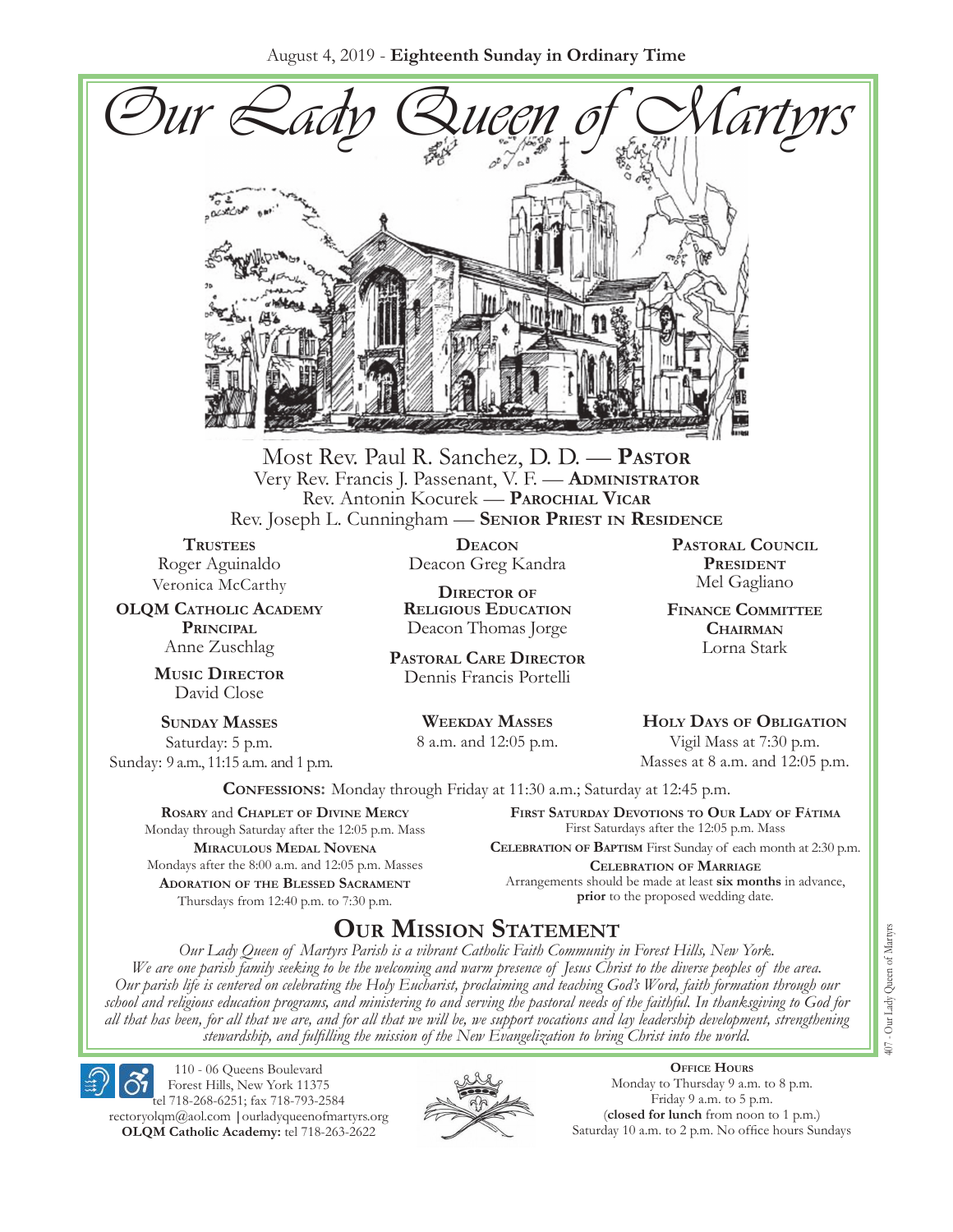### **Masses for the Week**

*Saturday, August 3* **8 a.m.** Souls in Purgatory **12:05 p.m***.* Thomas Trott **5 p.m.** Therese Lherrison

*Sunday, August 4* **9 a.m. Family Mass celebrated for the parishioners of Our Lady Queen of Martyrs** *Children's Liturgy of the Word* 

*Monday, August 5* **Dedication of the Basilica of Saint Mary Major 8 a.m.** Carol J. Pignato **12:05 p.m.** Thomas J. Smith, Sr.

> *Tuesday, August 6* **Transfiguration of the Lord 8 a.m.** Manuel Miguel **12:05 p.m***.* Muriel DeMaria [anniversary]

*Wednesday, August 7* **Saint Sixtus II and Saint Cajetan 8 a.m.** Marie England **12:05 p.m.** Joseph Grosso

*Thursday, August 8* **Saint Dominic 8 a.m.** Joseph M. McLaughlin **12:05 p.m.** Luz Marina Penagos

*Friday, August 9* **Saint Teresa Benedicta of the Cross 8 a.m.** Aurora Guerrero **12:05 p.m***.* Antoine Lakah

*Saturday, August 10* **Saint Lawrence 8 a.m.** William E. Clancy, Jr. **12:05 p.m***.* Pat Patterson **5 p.m.** Jean and Raymond Henry

Blanche Aeppli, Svetlana Abramova, Augusto F. Alvarez, Daniel Alvarez, Aldo Arcomano, Alexander Berardino, Elba Camacho, Shana Clemente, Maria Comacho, Mary Ann Cornell, Irene Cucurella, Fr. Joseph Cunningham, Tracy Cuva, Joan Donnelly, Norman Doucette, Baby Luka Dudashvili, Daniel Garcia Sr., Stephanie Feldman, Alice Fromer, Pat Gmerek, Sean Harrison, Robert Heyer, René Hojilla, Michael H. Jordan, Anncarol Macho, Carmen Leon Marin, Liz Maryon, Artur Mavashev, Louie Mavashev, Marina Mavashev, Anthony Mendola, Veronica Nissan, Maria Ojeda, Richard O'Keeffe, Connie Panaralla, Clara Patoff, Grace Plank, Maureen Piatt, Nancy Piotrowski, Veronica Pulanski, Scott Salbo, Dr. Anthony Sarro, Scaturro family, Steven Strumpf, Wong Wai Suet, John Taddeo, Chris Townley, Maria Viesta, Brittany Zaita—**and all parishioners currently in nursing homes, hospitals or confined to their homes**

ABOUT OUR SICK LIST: Because of space constraints we must periodically update our sick list. Names will be removed after three (3) months, unless our office is notified. Thank you for understanding.

# **Main Events of the Week**

*Sunday, August 4* **11:15 a.m.,** *church:*  **Midsummer Choir Mass Welcoming Newly Ordained Father JohnPaul Obiaeri Concluding the St. John Vianney Novena**

**2:30 p.m.,** *church:* **Baptisms**

*Thursday, August 8* **After 12:05 p.m. Mass,** *church:*  **Exposition and Adoration of the Blessed Sacrament**

**7:30 p.m.** *church:* **Benediction**

*Friday, August 9* **7:30 p.m.,** *rectory (enter through glass door off 72nd Road):* **Charismatic Prayer Group meeting**

*Rectory = main meeting room (lower level)*

#### *Upcoming: Thursday, August 15* **Holy Day of Obligation**

Assumption of the Blessed Virgin Mary Vigil Mass on August 14th at 7:30 p.m. Holy Day Masses at 8 a.m. and 12:05 p.m.

The **Wine and Hosts** are offered in loving memory of **Betty Mancino** *—requested by Valerie and Michael Mancino*

# **Remember Our Sick Remember Our Deceased**

Saundra Hollingsworth Angela Margiotta

Jaime Perdomo Ruth Sarmiento

#### **We pray for the men and women of our Armed Forces serving in the U.S. and abroad**

Eric Böhm, Sergio Borrero, Thaddeus Buenaventura, Ricardo Cantillo, Bobby DiTroia, Armando Fellin, Andrew Gonzalez, A. Jay James, William (Will) Klos, Michael Le Floch, Louis Mannino, Jean-Marc Moïse, Brian Quinn, Justin Pabse, Adam Rearick, Rodney Ross, McNeely Royal, Victoria Tissler-Bacca, Charles Torres, Jose J. Vaz, Mollie Rae Whitley, William Youssef, Phillip Whitley, Jeff Zabala. **Please pray for all who risk their lives for our safety, including police, fire, corrections and military personnel.**

407 - Our Lady Queen of Martyrs Our Lady  $\overline{407}$  .

WELCOME! Sound-enhancing assistive listening device is available if you have trouble hearing during Mass. Please visit the sacristy for information. If a disability makes it difficult for you to fully participate at Mass or other activities of our parish, email our **Parish Advocate for Persons with Disabilities**, Karen Mongiello, at [disabilities.olqm@gmail.com,](mailto:disabilities.olqm@gmail.com) to make your special needs known.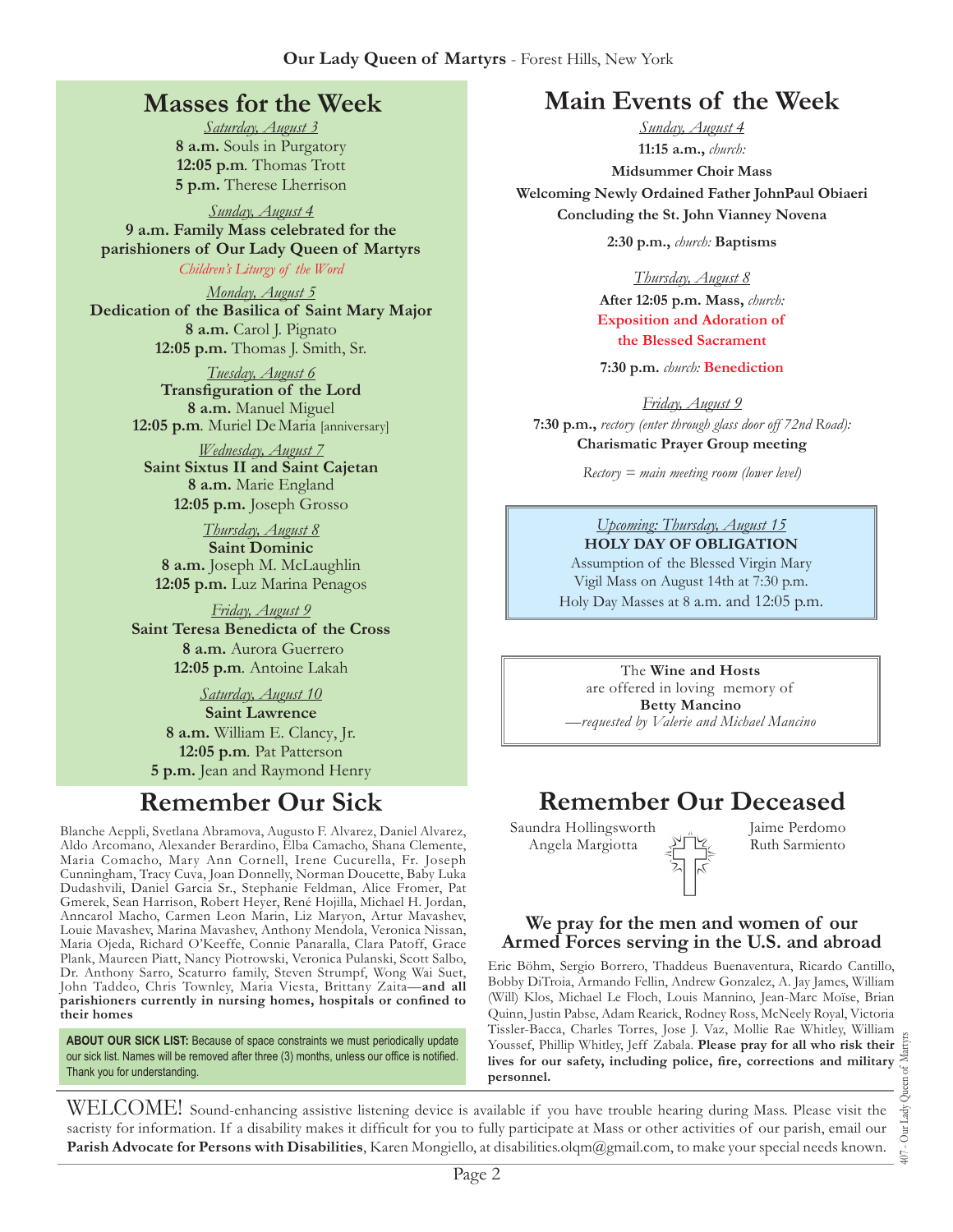# **Sunday Mass Assignments Order of Mass**

#### **Saturday, August 3**

*5 p.m.* 

*Celebrant:* Father Antonin *Lectors:* Bettyanne McDonough, John Doyle *Leader of Song:* Jennifer Gliere *EMHCs:* Sandy Singh, Kathy Scapp, Mark Scapp

#### **Sunday, August 4**

#### *9 a.m.*

*Celebrant:* Father Passenant *Lectors:* David Lee*,* Gina Warshaw *Leader of Song:* Cheryl Manrique

#### *Children's Liturgy of the Word:* Carla Christian

*EMHCs:* Richie Perl, Ernie Foli Theresa Bryant, Pat Abes, Therese Michael

#### *11:15 a.m.*

*Celebrant:* Father JohnPaul Obiaeri

#### *St. John Vianney Novena Concludes*

*Lectors:* Gregory Stein, Irma Cruso *Leader of Song:* Paula Rocheleau Hernández *EMHCs:* Lilia Penagos, Aracelly Torres, Angela Damone

#### *1 p.m.*

*Celebrant:* Father Antonin *Lectors:* Siobhain Kandra, Joanie Molina *Leader of Song:* Cheryl Manrique *EMHCs:* Bettyanne McDonough, Beth Barretto, Al Smith *Members of the Altar Server Society at all Sunday Masses*

**Thank you to all those who serve as ushers**

# **St. John Vianney Novena Concluding Today**

# **Welcome, Father JohnPaul Obiaeri at the 11:15 a.m. Mass**

One of the very popular traditions at our parish is to invite a newly ordained priest from our diocese to participate in our novena prayer to Saint John Vianney, as we pray for good priests for our diocese. We invite those in attendance at the 11:15 a.m. Mass to receive a first blessing from our guest celebrant, Father JohnPaul Obiaeri, in the Mary Garden after Mass and the conclusion of the novena. *continued on page 5*

**Eighteenth Sunday of Ordinary Time**

*Cycle C* **Entrance** *Missal #207—*"Holy, Holy, Holy" *Missal #554*—"Laudate, Laudate Dominum"*—Choir* 

**Mass Parts:** Mass of Angels and Saints *(Janco)*

**First Reading:** *Missal pg. 195—*Ecclesiastes 1:2; 2-21-23

**Responsorial Psalm**—Missal pg. 196

**Second Reading:** *Missal pg. 196—*Colossians 3:1-5, 9-11

**Gospel:** *Missal pg. 197—*Luke 12:13-21

**Homily**

**OFFERTORY** 

*Missal #496—*"We Walk by Faith" "Now Let Us All Praise God and Sing" *(G. Young)—Choir* 

**Communion**

Organ Meditation *Missal #339—*"One Bread, One Body" "Gloria Festiva" *(E. Crocker)—Choir* 

**Closing Hymn** *Missal #415*—"Church of God, Elect and Glorious" *Missal #719—*"How Firm a Foundation"*—Choir* 

#### **Second Collections**

›› Today's second collection is for our CCD and Religious Ed Programs. There is also an envelope for the maintenance of the OLQM Catholic Academy building..

›› Sunday, August 11, the second collection will be for air conditioning in our church.

›› Please use the blue envelope at any time to contribute to the Parish Endowment Fund or, at our Parish Giving portal, select Blue Envelope from the pull-down menu. Read more at ourladyqueenofmartyrs.org/blue-envelope.

# **St. John Vianney Novena Make a Seminarian Your Prayer Intention**

We call on each and every one of you to lend spiritual help and encouragement to the 2019–2020 class of seminarians in our diocese. Please make them your prayer intention today. A four-page novena prayer booklet is available in church listing their names. Please also remember in your prayers all unnamed individuals discerning a priestly vocation, and pray for more vocations. Thank you.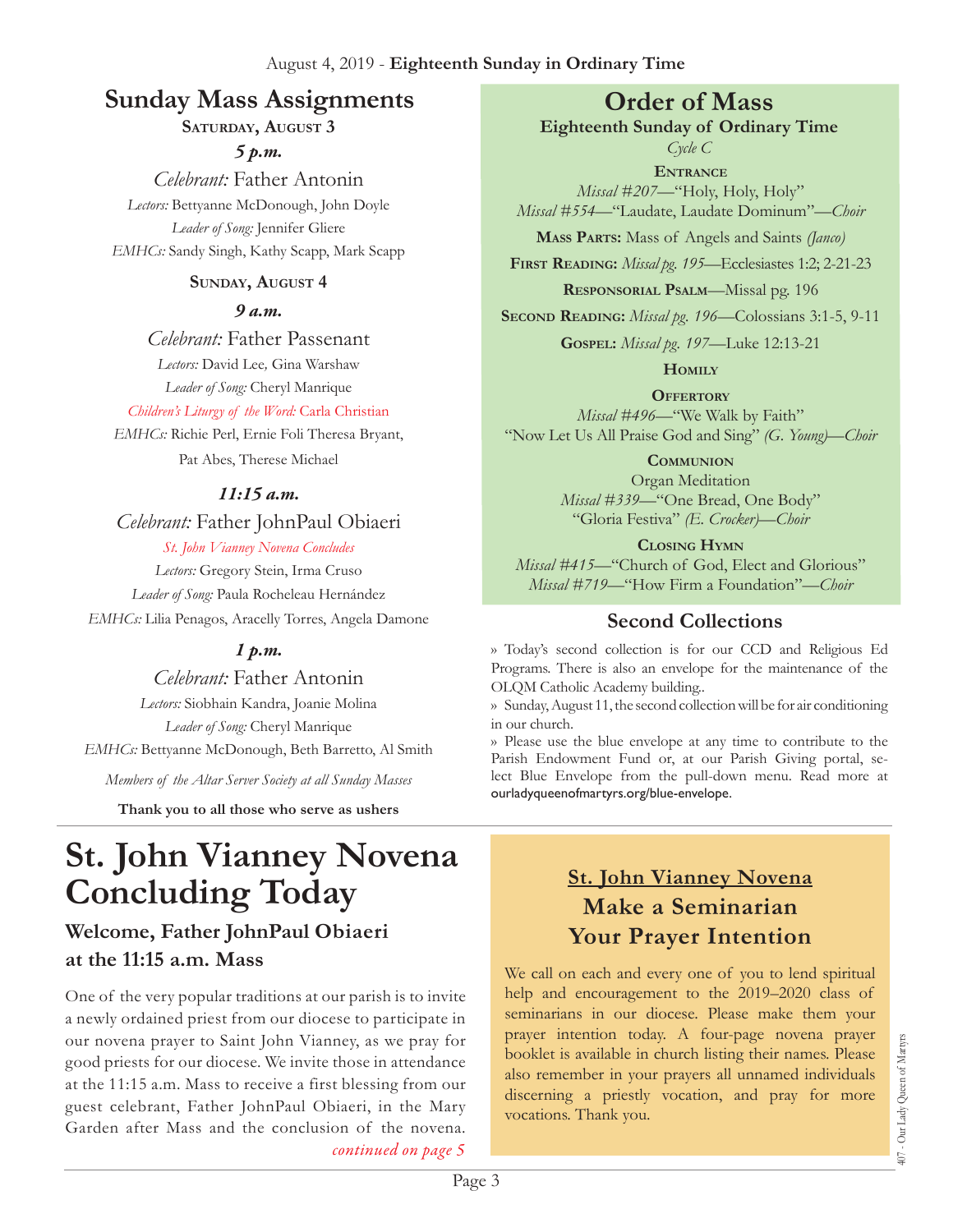# **The Caritas Initiative**

Several parishioners are starting to revise the Social Action Committee at OLQM. This revised committee will be called The Caritas Initiative, after Pope Benedict's encyclical, *Caritas*  in Veritate ("Charity in Truth"). The committee's mission will be "to affirm and protect the inherent dignity of each person as a beloved child of God (1) by educating parishioners on Catholic social teaching, (2) by advising ways of organizing, advocating, and working for social change consistent with Catholic social teaching, and (3) by identifying threats to human dignity facing our parish."

If you are interested in Catholic social teaching and action, please consider volunteering. Simply contact Bishop Sanchez or Fr. Passenant in person or by phone or write to them at the rectory email address (rectoryolqm@aol.com).

To learn more about the legislative issues that impact us as Catholics, and for instructions on how to express your opinion to our elected officials, please sign up for "action alerts" from the New York State Catholic Conference at **[www.nyscatholic.org/nys-catholic-conference-action-center](https://www.nyscatholic.org/nys-catholic-conference-action-center/)**.

### **Special Request**

Please do not leave religious mass-mailing items in the back of the church or the pamphlet stands. If these items are unwanted by the recipient, they can be respectfully disposed of in your home. Thank you.

**Attn: Single Adults Group Members.** Monthly meetings pick up again in September. Till then, call the group's hotline at **718-361- 3201** for news on upcoming activities.



# **Gift Card Scam Targeting Churchgoers**

Scammers are pretending to be our pastor. The scam messages are made

from a pastor@gmail address and ask for help or money. The bogus emails use the pastor's full name (Most Rev. Paul R. Sanchez) and are personalized using the recipient's first name. A closer look will raise some red flags. The email address isn't the one normally used by the church. Here is a sample text message:

"RECIPIENT'S FIRST NAME, i need a favor from you, please email me back as soon as possible." - PASTOR'S FULL NAME

After receiving a reply from the parishioner, a second message is sent asking for help obtaining "gift card" contributions for a worthy cause. After receiving another reply from a parishioner, a third text is sent asking for a specified number of cards and dollar amount.

#### **This church—or any church, for that matter—would NEVER solicit gift cards.**

If you receive one of these emails, **do not reply.** Instead, report the message to your service provider's spam reporting department. According to the Federal Trade Commission, text messages and even phone solicitations may be used in scams such as this one targeting churchgoers. We advise everyone to be wary and avoid sending money in any form related to an email, text, or phone solicitation without confirming its validity.



FAITH & GOOD WORKS is the theme of this year's diocesan appeal to support the daily work of the Catholic church in Brooklyn and Queens. It's work that no one parish can accomplish alone. Catholic Charities; Hospital, College, and Prison Chaplains; Diocesan Vocations Office; Catholic Migration Services; Office of Faith Formation; Futures in Education Scholarship Foundation—all these programs rely on your Annual Catholic Appeal support. Making a gift is as easy as . . .

- 1. Using one of the special Annual Catholic Appeal gift envelopes you'll find near the church doors
- 2. Making a pledge from your phone by texting "ACA" to 917-336-1255
- 3. Donating online at the Catholic Foundation portal: **[www.catholicfoundationbq.org/annual-](www.catholicfoundationbq.org/annual)catholic-appeal**

#### **2019 PARISH Participation Level**

Currently, 346 individuals/families have made an Annual Catholic Appeal pledge. We're trending upward but this number is still 19% fewer pledges than last year when 428 parishioners gave. Help us **meet or beat** that goal in participation level. If you have not yet made a gift, please consider acting today. We need everyone's involvement. Thank you.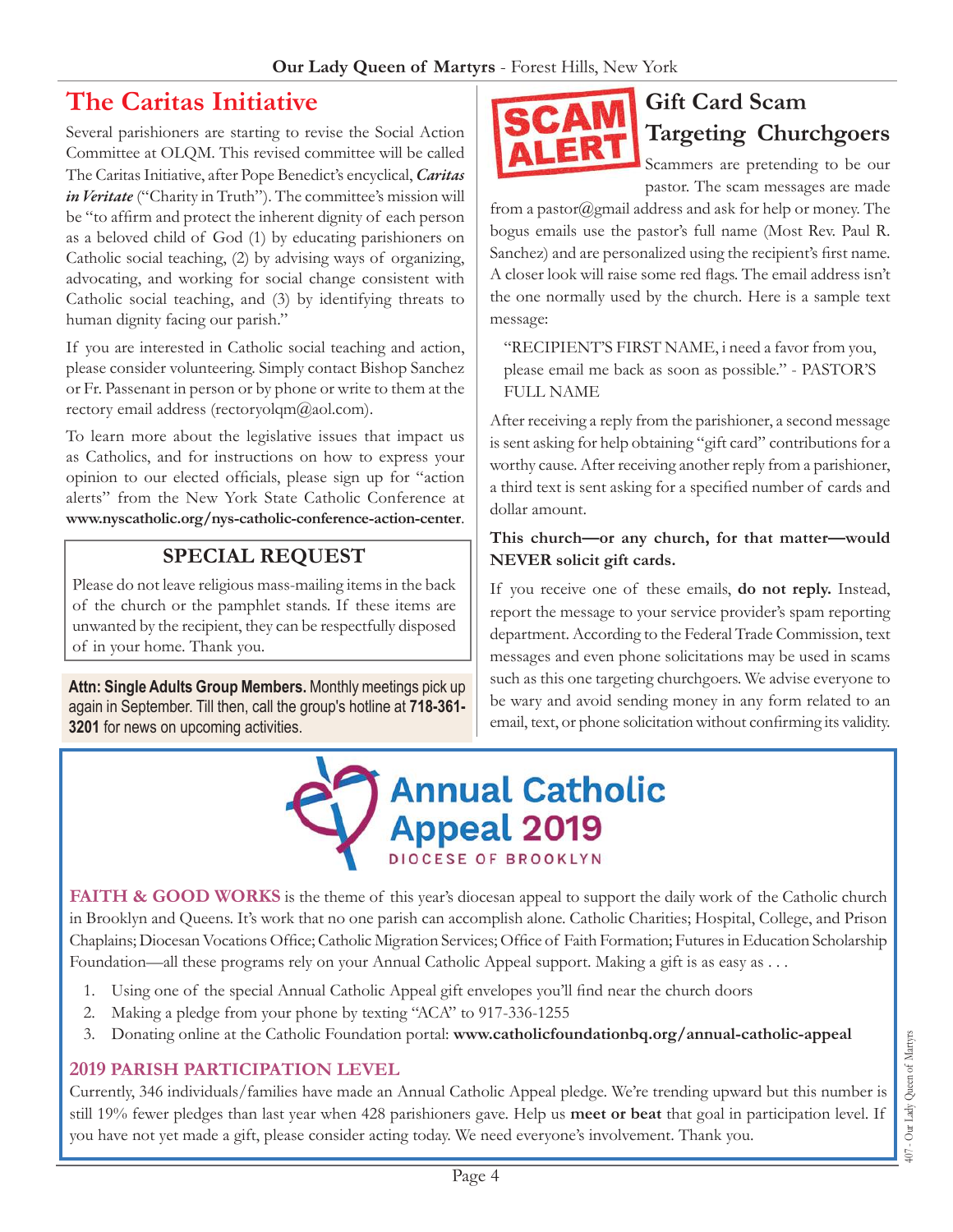#### **RCIA Invitation**

If you know someone age 18 and older who desires to become a Catholic, it would be our privilege to help them become fully initiated into the Catholic Church. Contact Veronica McCarthy (718-268-6251, ext. 27, or olqmrci[a@gmail.com\)](mailto:rectoryolqm@aol.com) for information about RCIA.

### **Memorializing a Loved One**

If you are wishing to remember a deceased loved one or a special person with a living memorial, consider making a donation of the Wine and Hosts, Sanctuary Lamp, or Altar Flowers on a given week. An acknowledgment of your memorial will appear in the bulletin. To arrange a memorial of any kind, please call or come in person to the rectory during business hours.

#### **Student Honors**

The following students from our parish and/or parish academy have been cited by for their academic achievements. Congratulations to all of them for honors earned!

**Cathedral Preparatory School and Seminary** Principal's List: **Matthew Martinez** Second Honors: **Elias Diaz, Christopher Chen, Eoin Moran**

**The Mary Louis Academy**

Principal's List: **Nina Allen, Angelina Bhojwani, Kaitlyn Chesleigh, Sidney Mauricio, Louise Moran** First Honors: **Juliana Czerewin** Second Honors: **Michela Leandri, Chloe Romero**

**St. Francis Preparatory School** Honor Roll: **Gabriel Joseph, Daniel Morales, Jolai Rodriguez**

#### **Weekly Collections**

| July 28    |
|------------|
| 1,440.00   |
| 8,836.00   |
| 2,833.00   |
| 1,155.00   |
| 225.00     |
| 14,489.00  |
| 21,250.00  |
| (6,761.00) |
|            |

*\* Amount needed weekly to meet church expenses. Figures are unaudited. NOTE: Totals do not reflect other income sources. Our goal is to cover parish expenses through higher first collections. This will ensure a fiscally sound position, without having to depend on less reliable income streams.*

Please remember the Roman Catholic Church of Our Lady Queen of Martyrs in your will and estate planning. Contact Bishop Sanchez or Father Passenant at 718-268-6251.

# **Meet Father JohnPaul Obiaeri**

*continued from page 3*

Father Obiaeri, who was newly ordained by Bishop DiMarzio on June 5, will also share his vocation story with us today. Father Obiaeri grew up in Nigeria in a region that is heavily Catholic, so the Church was always a strong influence for him. After high school he started studies in the seminary but then opted to explore other avenues. He served in the national youth service after college and worked in the hotel business. Eventually, he decided to come to New York to study at Fordham, the Jesuit university. He found a Nigerian community of

worshipers at St. Clement Pope in Jamaica and confided his thoughts about the priesthood to the parish priest, who counseled him to call the diocesan vocation office. After a few months in the House of Discernment, he formally joined the seminary. Today, he says, "I am happy and humbled to be with the good people of the diocese."



*Father JohnPaul Obiaeri to celebrate 11:15 a.m. Mass*

**Summer Blood Drive** Save the Date: Sunday, August 25 8 a.m. to 3 p.m.

#### **Contact Us**

**By Telephone** Rectory Office: **718-268-6251 Emergency** (last rites) 718-810-9788 (*after office hours)*

OLQM Catholic Academy: 718-263-2622

Religious Education Office: 718-263-0907

RCIA Office: 718-268-6251, ext. 27

OLQM Charity Outreach: 718-268-6251, ext. 43

#### **Online**

Website: www.ourladyqueenofmartyrs.org

Facebook, Twitter and Instagram: @OLQMChurch

OLQM Catholic Academy: <www.olqmca.org>

**By Email** Rectory Office: **rectoryolqm@aol.com**

Pastor's Office: pastorolqm@aol.com Administrator's Office: admn.olqm@yahoo.com Bulletin Subjects: olqmcomm@aol.com OLQM Catholic Academy info@olqmca.org Pastoral Care Office: dfport@gmail.com Religious Education Office: olqmreled@gmail.com

RCIA Office: [olqmrcia@gmail.com](mailto:olqmrcia@gmail.com) Deacon Greg Kandra: dcngreg@gmail.com Disabilities Advocate: [disabilities.olqm@gmail.com](mailto:disabilities.olqm@gmail.com)